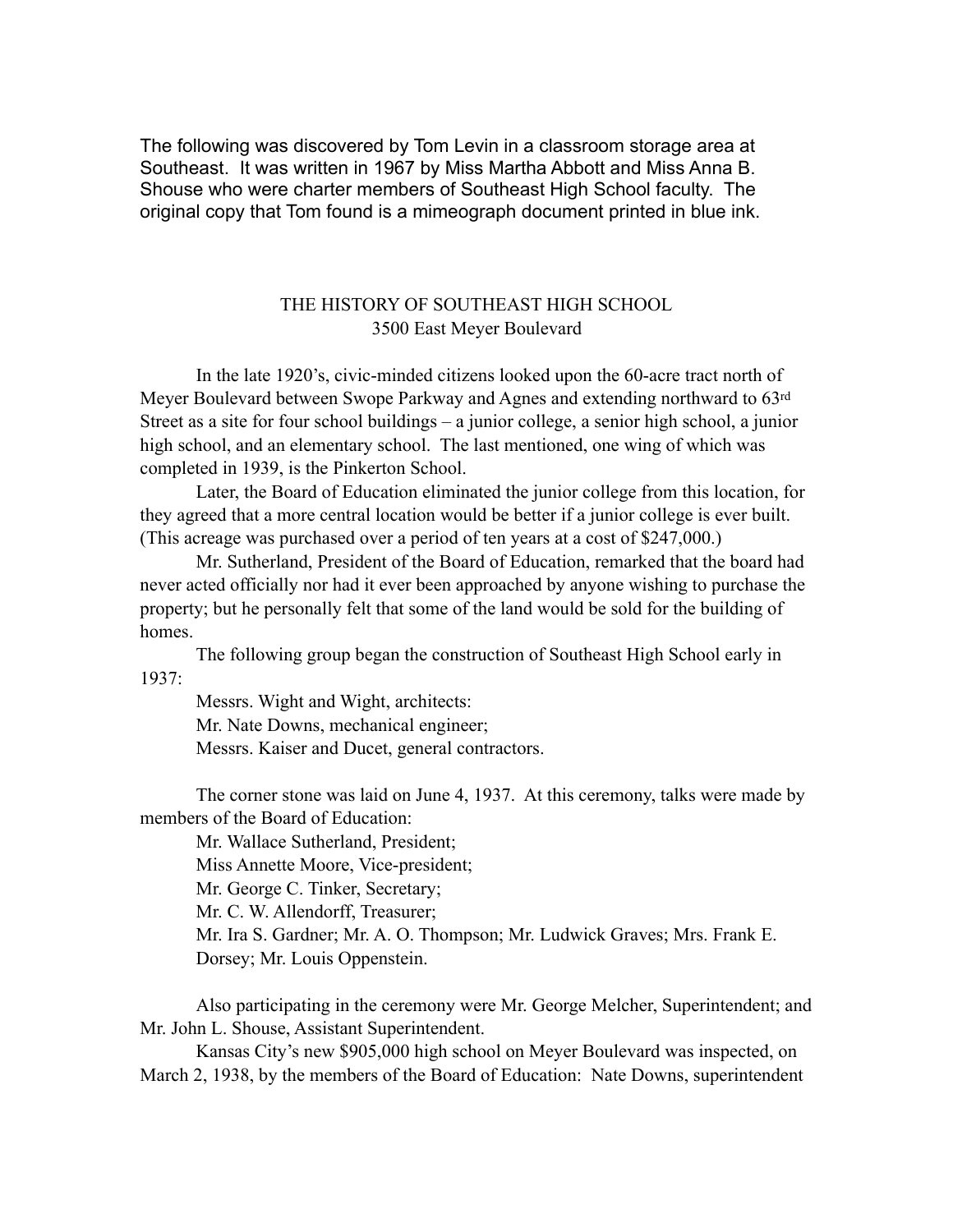of buildings; Fred Cozard, Federal resident engineer; O. D. Lantz, inspector for the Board; and Miss Irene Gentry, acting librarian.

 The building is of Gothic architecture with native stone for foundation and Indiana limestone and brick of uneven texture for the upper stories and for the central tower around which the wings of the building are located. The tower rises high above the main structure forming the fourth floor occupied by the cafeteria; and the fifth floor, by the music department. Elevator service is provided to both these floors for students who need it.

 From the music room, a door leads to a circular steel stairway which winds an equivalent of two stories to the open observation tower. From here, the view of the city and the wooded hills of Jackson County can be seen for several miles. Among the many trees surrounding Southeast are twenty pin oak trees on the west side of the front lawn. These were planted by the Parent Teachers Association as a living memorial to the Southeast boys who gave their lives in World War II. The school overlooks Swope Park and the attractively landscaped Meyer Boulevard and the D. J. Haff Fountain. Where could a more beautiful location for a Castle of Learning have been found!

 Two special features of the new Southeast High School should be mentioned: the public address system and the branch library.

 The public address system, the first in any Kansas City school, is located in the outer office. There is a microphone in the outer office and a loud speaker in each classroom. This enables the principal to address the entire school, one room, or a group of rooms. At the end of each period of the day, a mellow tone struck by the clock in the office indicates the close of the period. Bells sound in the halls in unison with the chime signals in the classrooms. Important national and local radio programs, as well as those from the school auditorium, can be tuned into any one or all the rooms.

 The branch library located in Southeast High School is the only one in Kansas City with murals on its walls. These paintings were done by WPA artists under the supervision of Mr. Wilber E. Phillips. These portray scenes and characters from stories by Missouri's famous son and writer Mark Twain (Samuel Clemens).

 This library was formerly the Mark Twain Branch and located in the Mark Twain grade school. Nearly twelve thousand books and well-selected reference materials are available to students, teachers, and patrons.

 The formal opening of Southeast's library was on June 13, 1938, with Miss Sallie Elaine Deatherage, librarian; and Mrs. Mary B. Herbert, assistant (former librarian of Mark Twain branch).

 In the spring of 1955, the additions specified in the original plans for Southeast were nearing completion. The west wing, two stories and basement, included eleven more classrooms. The balcony in the auditorium increased the seating capacity by 348 making the total 1432. At the northeast corner from the ground floor including gym balcony on second floor, the third part of the new additions gave Southeast her new and only swimming pool, the boys' dressing room, the girls' dressing room in connection with the new swimming pool, and a drafting room.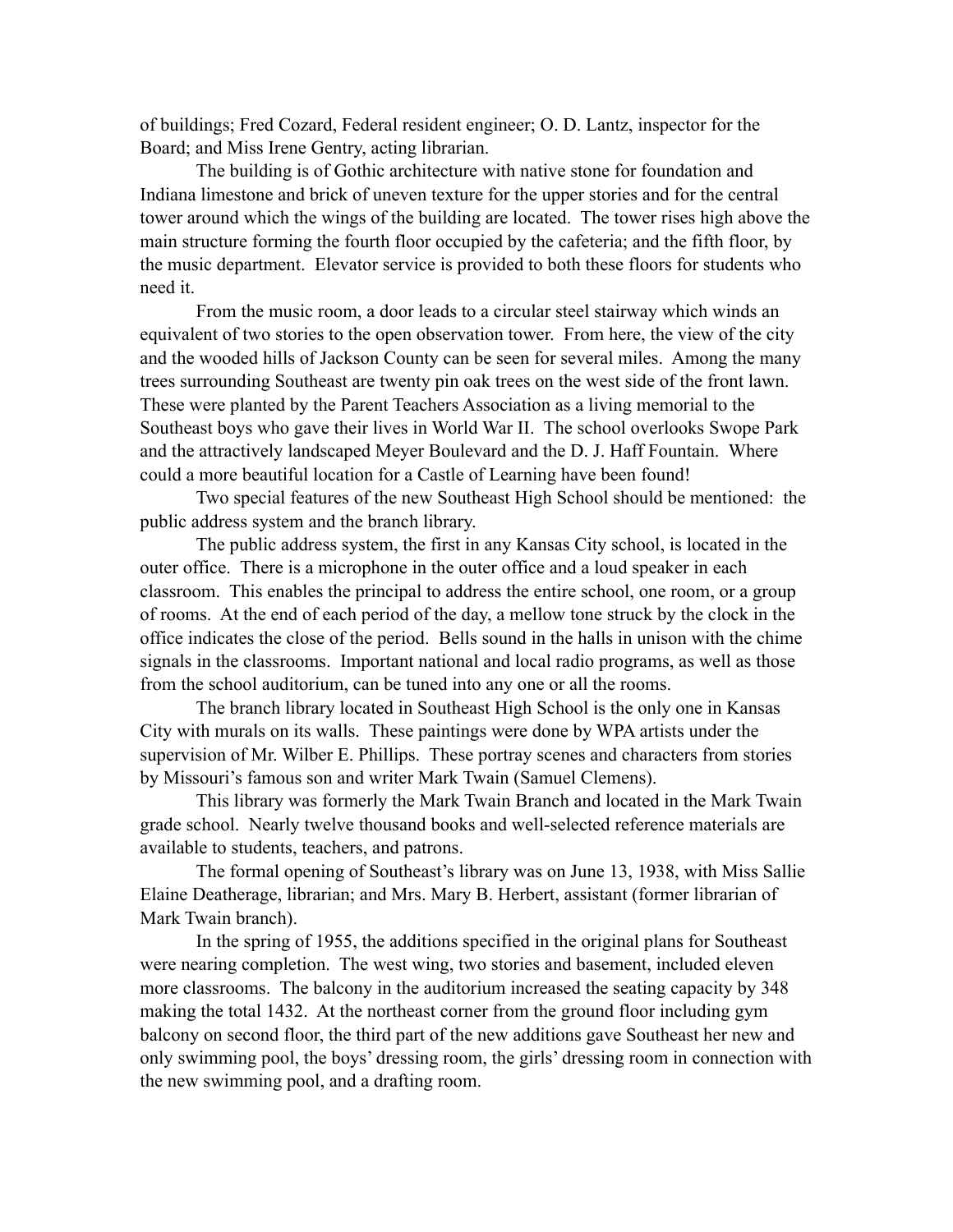Above all this space and on the first floor is the wonderful new gymnasium which brought great joy to Southeast's basketball squads. The new floor is  $88' \times 47'$  /2, very close to the ideal size of 84' x 50' for high schools. There are seats on both sides and a balcony in the rear. The seating capacity of the new gymnasium is 1275. The Interscholastic League fans can now expect the Knight basketball squads to be able to drive and to eliminate floor errors that have been the chief handicaps of Southeast teams.

Also, on this floor is the second music room.

 What a challenge to the community, to the faculty, to the children from kindergarten through high school was this new building, progressively modern but modestly dignified inside and out.

 Everything represented a new beginning – a clean record. It was a thrill to be the first to walk through the halls and into the classrooms.

 With pride and enthusiasm the students and faculty became participants in planning and establishing ideals and practices that were to become Southeast's traditions.

 Education is not learning to live but living while learning from one's first breath to the last.

 For what must each and everyone in Southeast strive? For the mental, moral, physical, and spiritual development of young citizens to serve wherever needed by their home and country.

 Southeast High School opened for classes on September 6, 1938. Mr. J. G. Bryan, the first principal, served until he was promoted to the office of Director of Secondary Education in 1940. Mr. Bryan had previously been vice-principal at Southwest and East High Schools. In the term of 1938-1939, he was the only senior high school principal in Kansas City who did not have a vice-principal. This happened because the board of Education did not expect such a large enrollment the first year for the new school.

 The first Southeast faculty, thirty-two in number, were selected from the different schools in the city system. They were chosen for their preparation and success in their special fields of service and to fill the needs of this new school. With great interest, enthusiasm, and thoughtful planning, the year began.

 Issue one (volume one) of the school paper came out on September 16th, the last day of the first full week of school. The fifty students in the newswriting classes did a wonderful job of writing and editing the schools news. The beautiful tower rising high about the center of the Castle of Learning inspired its name "The Tower."

 The early issues brought before the student body many problems to be decided. The names Castle and Tower led thoughts to literature.

 Here was a student body brave and adventurous as the knights of old. They were pledge [*sic*] to service, to loyalty, and to many who would honor them for those traits.

 To be like a knight would be a great adventure, an opportunity to win honor and praise through workmanship and reliability, a chance to portray fine examples of honesty and fair play, and a chance to establish new ideals for the code of honor.

 So the Arthurian legends, the stories of King Arthur and his knights of the Round Table, became the guide for life in the Castle.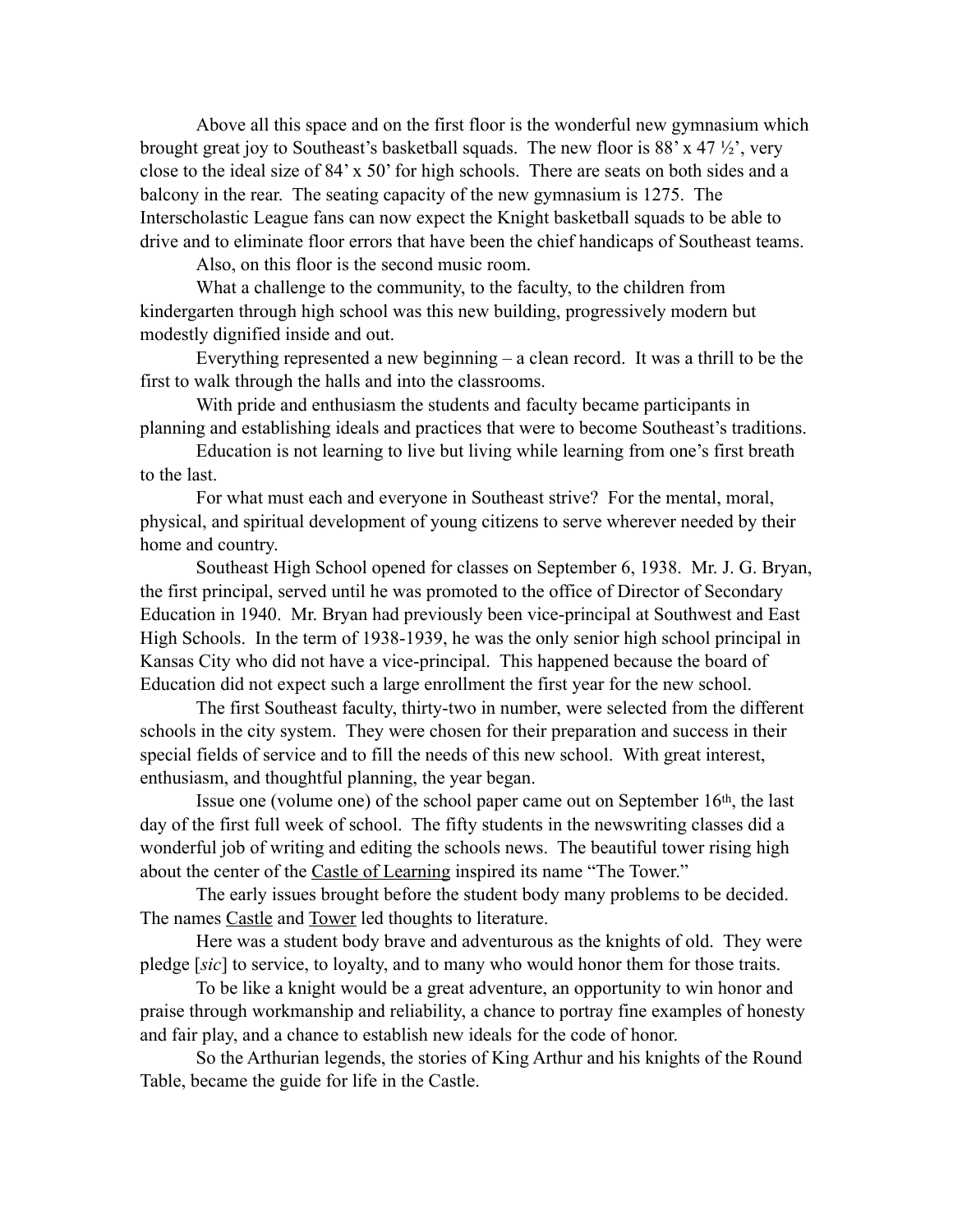### KING ARTHUR'S KNIGHT

"A Knight there was, and that a worthy man, That fro the time he first bigan To ryden out, he loved chivelrye, Trouthe and honor, freedom and courteisye."

> From The Prologue, The Canterbury Tales – Geoffrey Chaucer

By popular vote of the student body the following were gradually chosen to meet new ideals and needs:

## SOUTHEAST MOTTO and CHANT

A brave Southeast Knight loveth chivalry, Truth, honor, freedom and fair courtesy.

All students and the athletic teams are known as Knights.

The members of each of the years:

| Eighth Grader | <b>Apprentice Page</b> |
|---------------|------------------------|
| Freshman      | Page                   |
| Sophomore     | Herald                 |
| Junior        | Squire                 |
| Senior        | Knight and Fair Lady   |
|               |                        |

| Student-Participating      |             |
|----------------------------|-------------|
| Governing Body             | Round Tabl  |
| The Building               | The Castle  |
| Auditorium                 | The Great I |
| Newspaper                  | Tower       |
| Yearbook                   | Crusader    |
| <b>Annual Variety Show</b> | Knightlites |
| <b>School Colors</b>       | Scarlet and |
|                            |             |

Round Table The Great Hall Crusader Scarlet and Royal Blue

## SOUTHEAST FLAG

 The Southeast Flag, presented to the school in 1947, by the P. T. A., shows a Knight's helmet on a scarlet and blue field. Seven stars representing the seven elementary schools contributing students to Southeast High School are, also, on the field.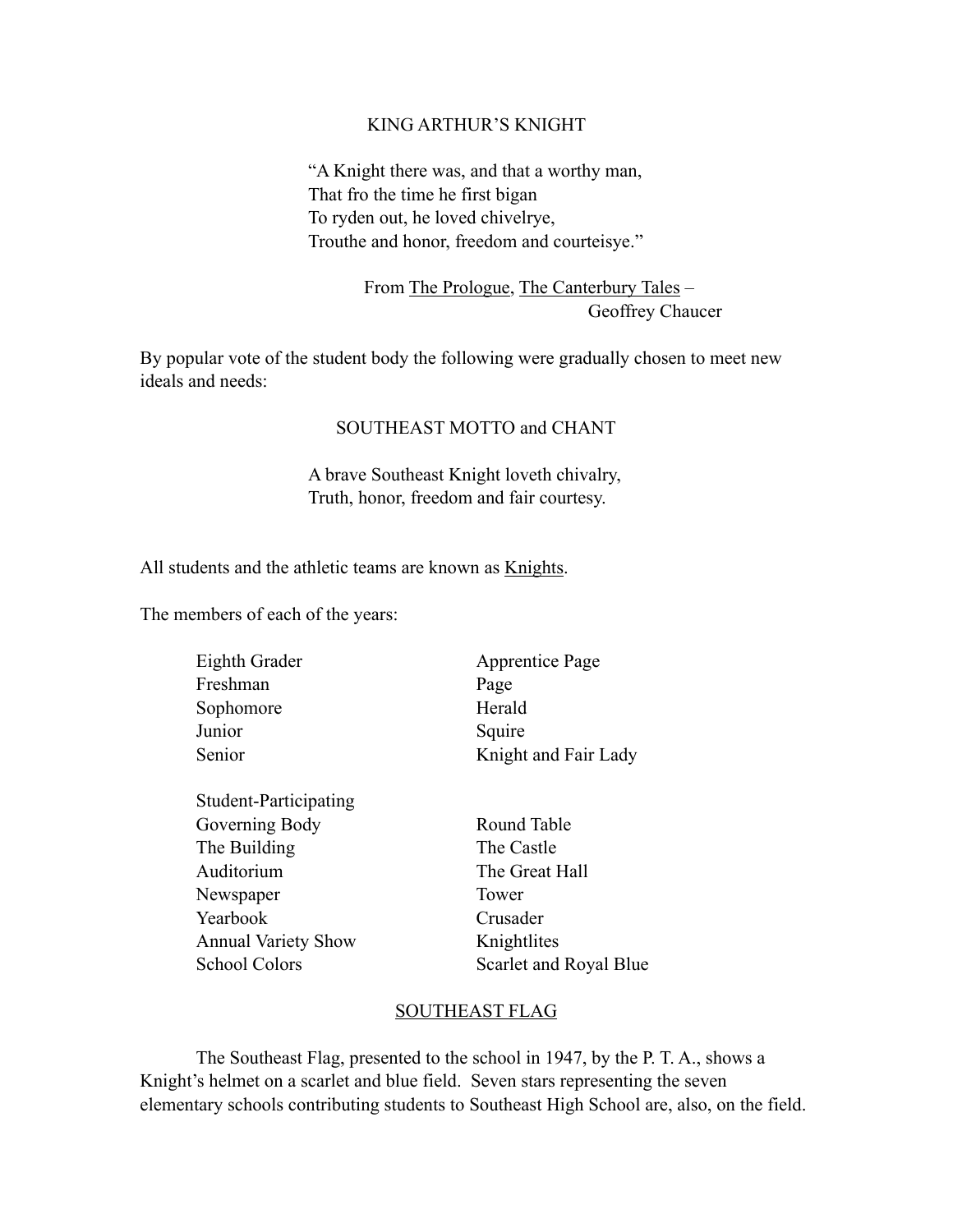### SOUTHEAST SHIELD

 The shield, adopted in 1955, represents high ideals of chivalry for which the school stands. The fleur de lis, a French emblem, depicts chivalry. The flaming daggers stand for the English ideal of courage. The seven stars represent the seven elementary schools from which Southeast students come. The "S" stands for Southeast Castle.

#### SENIOR FLAG

 The flag of the senior class is flown during the last week the seniors are in school. It is presented to the juniors at the senior assembly. The juniors add their numerals and it becomes the flag of their senior class next year.

#### SENIOR SHIELD

 The senior class leaves to the school a shield on which are depicted the outstanding accomplishments during their four years in the Castle. These shields are hung in the Great Hall as a constant reminder of previous Southeast Knights.

### THE MAKING OF A KNIGHT

 Miss Maria Theresa Fetters came to Southeast in September 1941 to have charge of the speech work. After she had become acquainted with the life of the Knights in the Castle, Mr. McMillan, our principal, suggested a pageant following the student from his first day in Southeast to his graduation. So – the Induction ceremony "The Making of a Knight" was written by Miss Fetters.

 This colorful and impressive program was presented first during Education Week, November 8-12, 1943. It is presented early in the fall to receive officially the new class from the elementary schools. (Written for freshmen, but from 1946 to 1962 the eighth graders composed the entering class.)

 The play begins – a Herald welcomes a young boy and girl who express their wish to live in the Castle. They are led to the King and Queen of the Castle seated upon a throne. After listening to their wishes and approving the credentials presented by them, the King introduces the Guildmaster who says: "Our curriculum is built around a life of high ideals and standards. First you assume the duties of a Page. (Apprentice Page, if eight [*sic*] grader; Page, if freshman). You will learn to work with others and explore new fields. The next year you will become Heralds. You will continue to grow in poise and self-development. Then you will become Squires and spend your time in strengthening your mastery of fundamentals. You will then come to the final year – the Knight."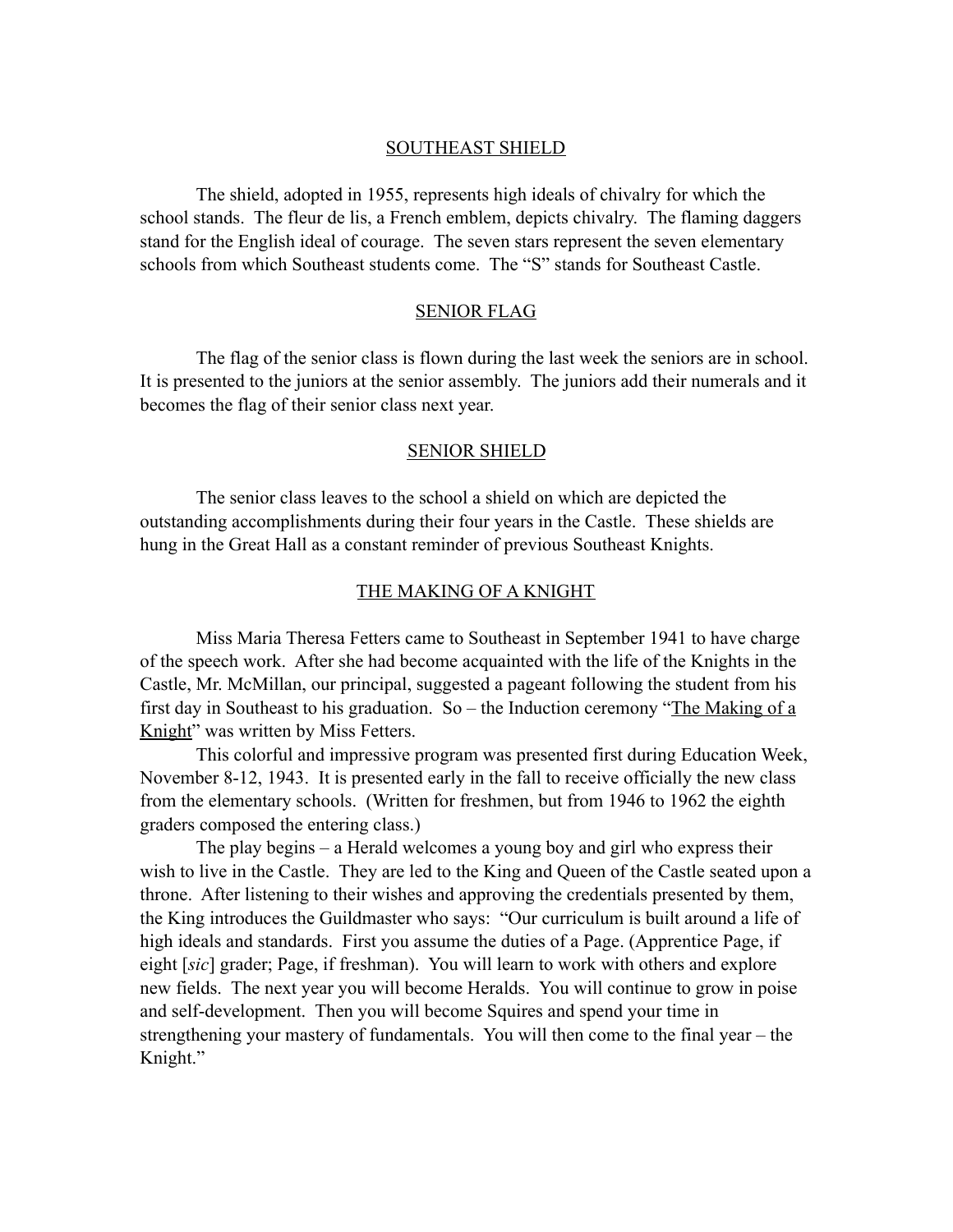Merlin, court magician, is called in to take the children on a tour of the required years of work in the Castle. Waving his magic wand, he accomplishes this in a short time with brief comments, tableaux, and wise counseling.

Merlin:

 In the making of a Knight much thoughtful attention is given to the enrichment of the spiritual life, for the individual is infinitely precious. A Knight must maintain high standards of noble character.

 The Knights gather around their Round Table to discuss the needs that frequently arise in the Castle.

 The Scribes must record events both in writing and in pictures to be handed down to those who follow.

 Practical training in homemaking is given the Ladies of the Castle; and experience in trade skills is provided for the Knights.

 Soldiers, like our cadets, are needed in many places for they appreciate the obligations of citizenship and leadership in peace or in war.

 Games and tournaments arouse interest in fair play, team work, good health and physical strength through proper food, exercise, sleep, and a clean mind and body.

Friends to cheer us on are essential to us in whatever we undertake.

 The cultural side of life is developed through literature, languages, art, and music. They refine character and develop personality.

There are social activities – happy hours with friends under approved conditions.

 Plays, music by the band, orchestra, and vocal groups give relaxation from the routine life.

 Everything in the Castle emphasizes the service that each must give to all, and the joy of participation and of achievement gives satisfaction.

 Now, the great day has arrived for the Knight who has passed each test required. With firm step and head held high, the Knight moves forward and kneels before the King of the Castle to receive his award.

 Five Ladies of the Castle representing Scholarship, Character, Service, Courage, and Loyalty speak in unison: "Four things a man must learn to do if he would make his record true---

|            | Scholarship: To think without confusion clearly |  |
|------------|-------------------------------------------------|--|
| Service:   | To love his fellow man sincerely                |  |
| Loyalty:   | To act from honest motives purely               |  |
| Character: | And trust in God and Heaven securely."          |  |
|            | Henry Van Dyke                                  |  |

Scholarship: (Holding helmet) You have sought knowledge; you have learned that everyone must educated [*sic*] himself. Books and teachers are but helpers – the work is yours. Never be satisfied with anything but your best. This helmet is the symbol of knowledge – remember you are learning for life. (Places helmet on Knight's head)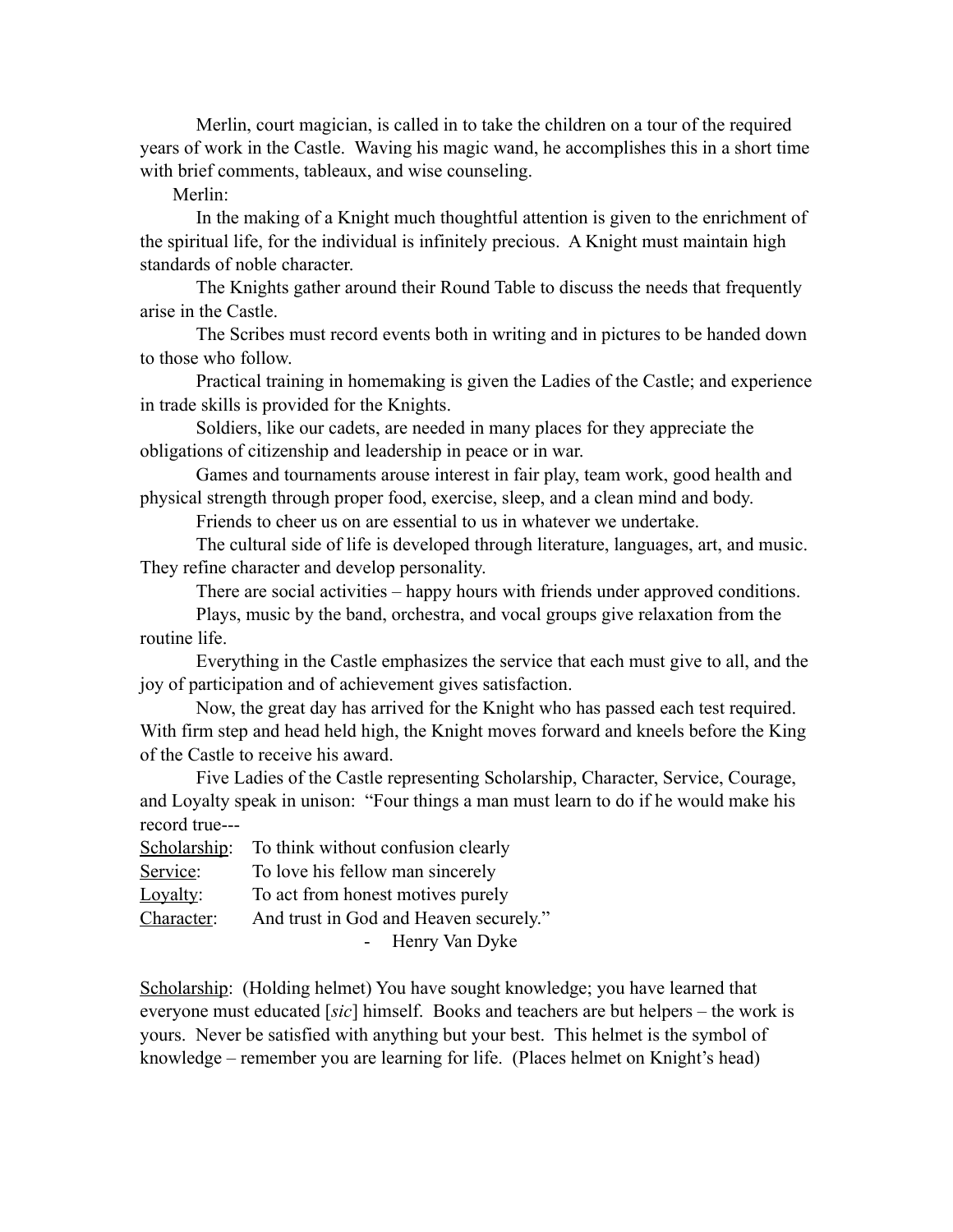Character: Through the centuries, a Knight has been courteous, fair, and respectful. These traits make up character. Live by this maxim, "Act as if the person for whom you have the highest regard were looking on." Wear this cloak which symbolizes to all the world the person you are. Remember you represent Southeast and your actions contribute to the school's reputation.

Service: How better could a Knight show his love and devotion than through service rendered in his Castle? Your duties will increase, you can become a leader because of your ability and your willingness to serve – a leader with his head in the clouds but his feet on the ground. (Gives Knight the shield, symbol of service.)

Courage: Fearless Knight, courage is a noble virtue. Through participation in activities, you have developed courage with a spirit of daring. You have developed independence, and ability to think, to choose, and to act for yourself according to what seems right, fair, and wise. A Knight is brave. Take these spurs, wear them proudly as a mark of your achievements.

Loyalty: A good Knight is loyal, faithful, and honorable. You have obeyed the rules, performed your duties, supported all enterprises in the Castle. You have been loyal to your parents, your King of the Castle. Accept this sword.

Ladies (in unison): This young Squire has achieved his crowning glory. He has proclaimed to all the world his love and devotion to chivalry, truth and honor, freedom and courtesy.

King to Knight: Lay your hand in mine and swear to reverence your conscience as if it were your King. Uphold Christ, redress human wrong, speak no slander; no, nor listen to it. Honor your own word as if it were your God's, and lead a sweet life in purest chastity.

From Dedication and Guinevere Tennyson's Idylls of the King

Knight: I will follow the Christ, live pure, speak truth, right wrong, and follow the King.

King: In the name of Southeast, I dub you Knight. Be loyal, brave, and true.

Boy and Girl: We are ready to be sworn in as workers in your court. (They kneel before the King and Queen and say the pledge)

United we stand for the school that we love, Knights strong and fearless, hold truth high above, Pledging allegiance to the scarlet and blue, Will guard they honor and always be true.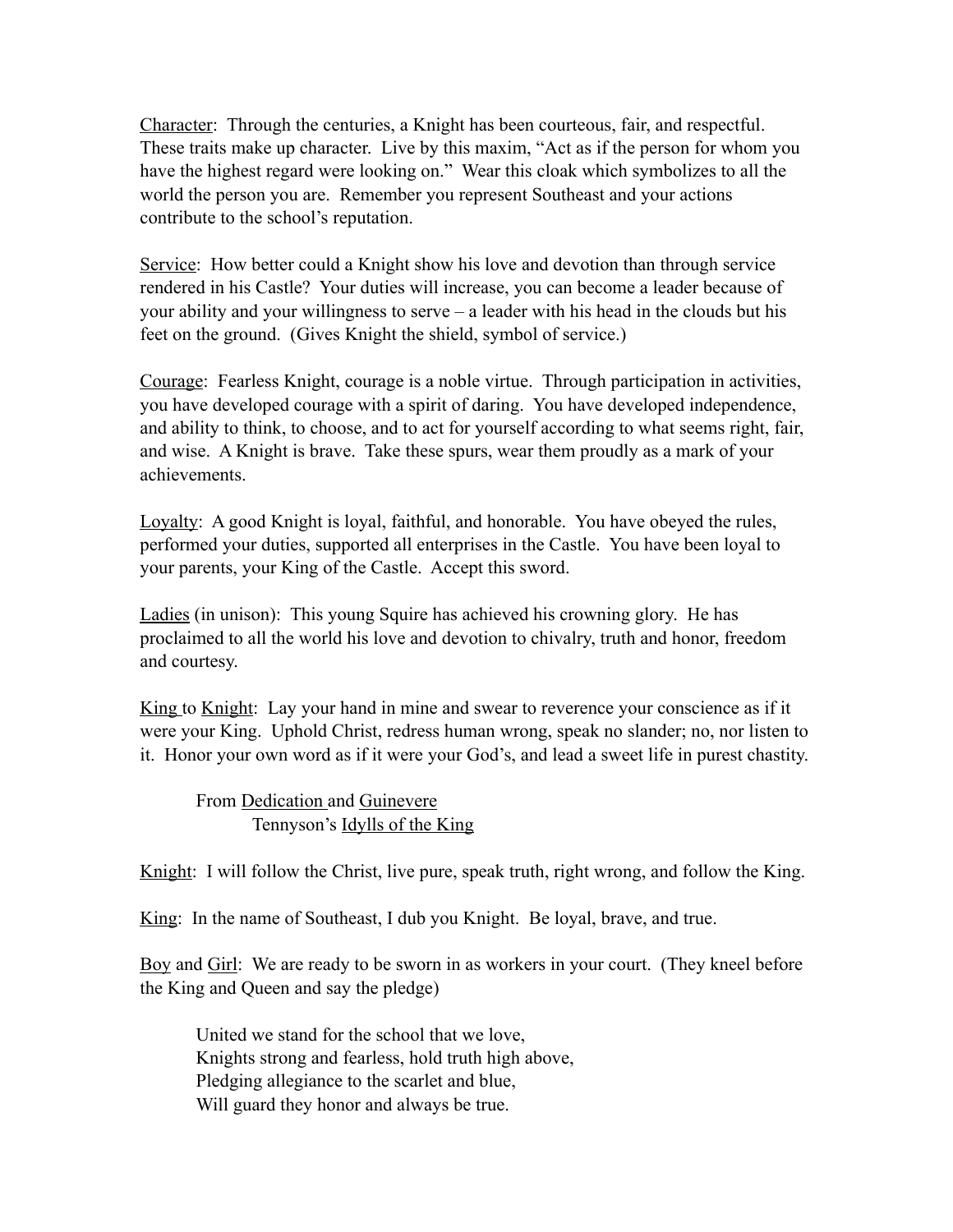King: The entire class will rise and repeat the pledge.

King: (After pledge) I welcome all of you as students of the Castle of Southeast. All members of the new class will stand and sing to your school.

Knights and maidens lay before thee Flowers of praise to crown All thy works of dear devotion. Honor and renown. Dear old Southeast, how we love thee We will e'er be true To our colors high above thee Scarlet and royal blue.

- Franklin S. Lamar

### KNIGHT'S TROPHY

The Knight's Memorial Trophy was presented to Southeast in 1947 by Mr. and Mrs. H. P. Wilhelmson in honor of the twenty Knights who gave their lives in World War II. The trophy was purchased with money saved by their son Hank Wilhelmson, one of the Gold Star Knights.

Each year the trophy is engraved with the names of the senior boy receiving the Knight's Award and the senior girl receiving the Ladyship Award.

 Recipients of these awards must be outstanding students who have distinguished themselves in scholarship, citizenship, leadership, sportsmanship, and service. Each winner is presented a certificate of this achievement.

# THE PRINCIPALS AND VICE-PRINCIPALS OF SOUTHEAST

 Since the school opened in 1938, it has had only two principals. Mr. Joseph G. Bryan, first principal, came to Southeast with two years' experience as vice-principal at East High School following eleven years in that capacity at Southwest. In the fall of 1940, he was made Director of Secondary Education for the Kansas City Public Schools; and on November 11, 1940, he was succeeded by Mr. Harry McMillan, formerly principal of Meservey Elementary School and vice-principal of East High School. He had previously served as principal in Pleasant Hill, Missouri, and as Superintendent in Peculiar and Lee's Summit, Missouri. He coached basketball in several of these positions and has been an instructor in the summer sessions of both Central Missouri State College at Warrensburg and University of Kansas City.

 Though Southeast opened without a vice-principal, the first one, Mr. George Peterson, formerly a teacher at Manual High School, taught history at Southeast the first